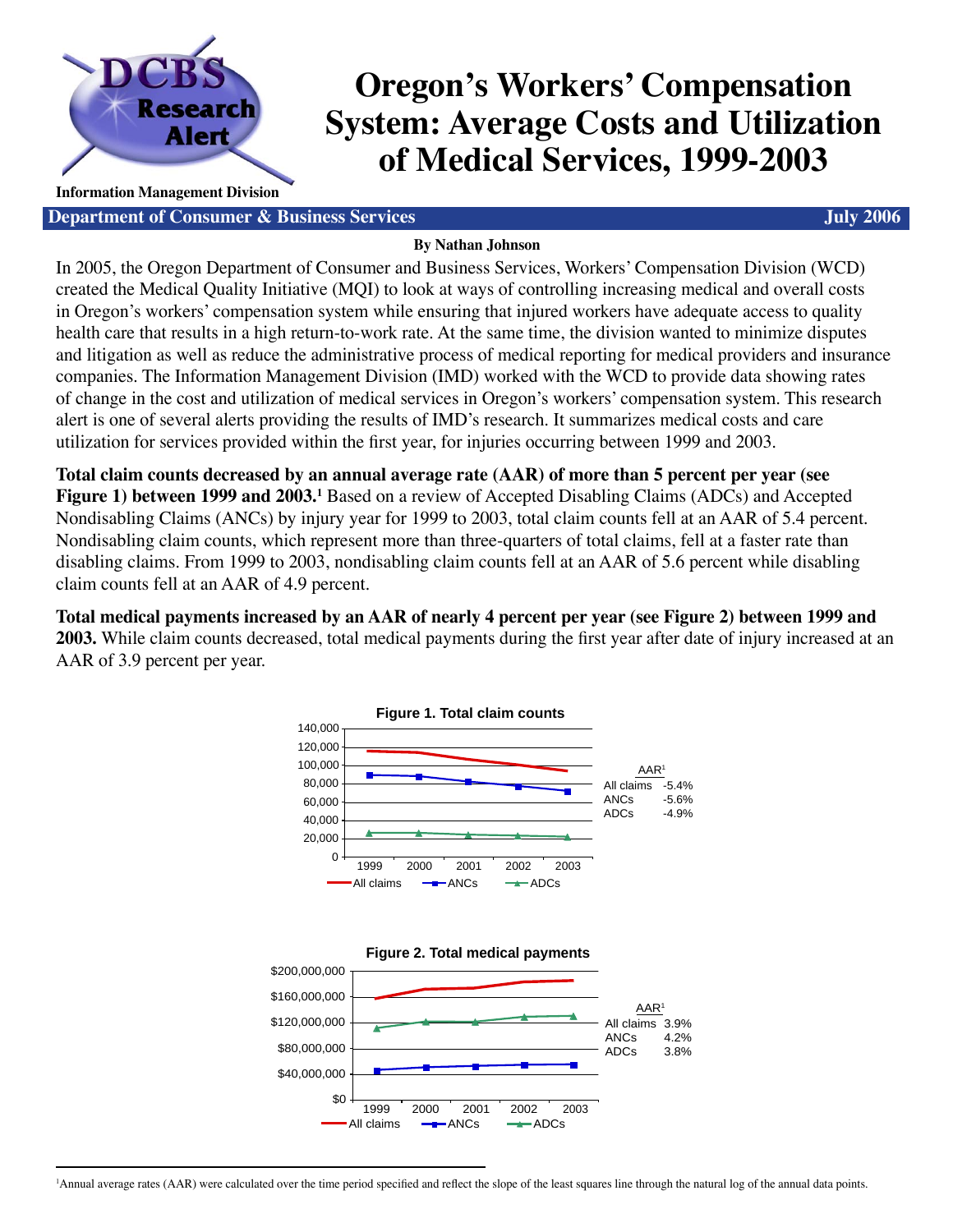**Average medical payments per claim increased by an AAR of more than 9 percent per year (see Figure 3) between 1999 and 2003.** A decreasing trend in claim counts and an increasing trend in total medical payments equate to a substantial increase in average medical payments per claim. Average medical payments per claim within the first year after injury increased at an AAR of 9.4 percent. Average medical payments per claim within the first year after injury for nondisabling claims increased at an AAR of 9.9 percent, while average medical payments within the first year after injury for disabling claims increased at an AAR of 8.8 percent. (These figures are not adjusted for inflation. From 1999 to 2003, the medical services component of the Consumer Price Index (CPI) increased at an annual rate of 4.6 percent. Inflation-adjusted AARs can be calculated by subtracting the CPI inflation rate from the nominal rate.)





**Figure 4. Average number of visits per claim** 



**Figure 6. Average number of services per claim** 



**Average number of visits per claim and average number of services per visit increased (see Figure 4 and Figure 5). Increases in average visits per claim drove the growth in average services per claim (see Figure 6).** The average number of visits per claim increased from six in 1999 to 7.3 in 2003, an AAR of 5.3 percent. Similarly, the average number of services provided per visit increased from 3.1 in 1999 to 3.4 in 2003, an AAR of 2.2 percent. The combination of these data equates to a 7.4 percent AAR in the average number of services per claim. During this time, the average payment per service increased at an AAR of 4.8 percent, consistent with the CPI for medical services, which had an AAR of 4.6 percent.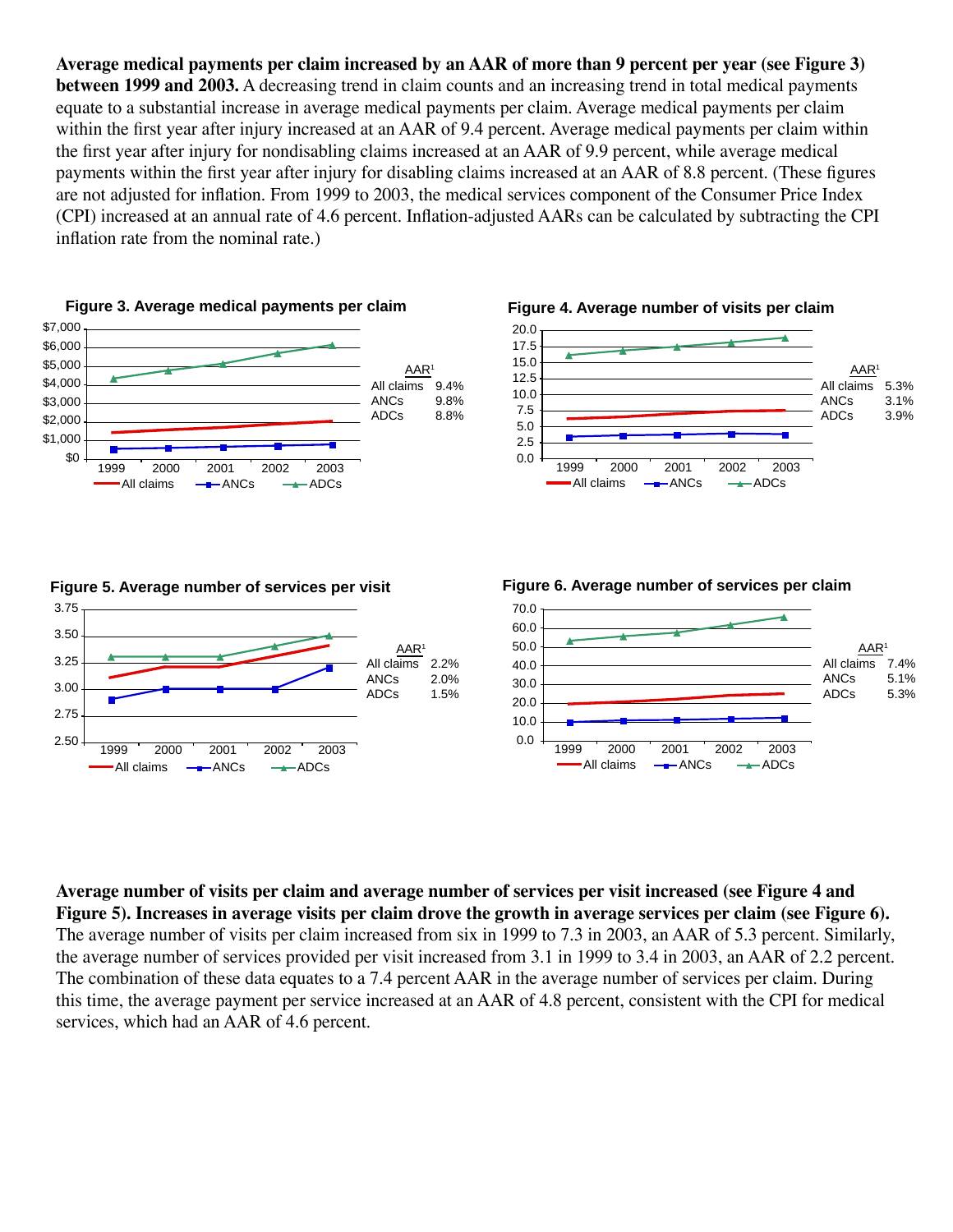One of the MQI goals was to compare Oregon's workers' compensation costs and utilization of medical services with those of other states. WCD was unable to find comparable data from other states to compare against; however, the Workers' Compensation Research Institute (WCRI) had available figures that were a composite of 12 states and could be used for comparison.

**Compared with the WCRI-published 12-state median, Oregon has a slightly lower average medical payment per claim (see Table 1 and Figure 7).**<sup>2</sup> In an analysis of medical payments for claims with injury dates between Oct. 1, 2000 and Sept. 31, 2001 and with services evaluated through March 31, 2002, Oregon had an average medical payment per claim of \$1,582 compared with the WCRI-published 12-state median average medical payment per claim of \$1,750. Utilization levels were comparable.

| <b>WCRI 12-state median</b>       | <b>All claims</b> | $>$ 7 time-loss days <sup>2</sup>    | $\epsilon$ =7 time-loss days <sup>2</sup> |
|-----------------------------------|-------------------|--------------------------------------|-------------------------------------------|
| Claim distribution                | 100%              | 20%                                  | 80%                                       |
| Avg. medical payment per claim    | \$1,750           | \$6,736                              | \$601                                     |
| Avg. number of services per claim | 20                | 68                                   | 10                                        |
| Avg. number of visits per claim   | 7                 | 20                                   | 4                                         |
| Avg. number of services per visit | 3.2               | 3.4                                  | 2.9                                       |
| Avg. payment per service          | \$89              | \$109                                | \$57                                      |
| Avg. payment per visit            | \$259             | \$339                                | \$162                                     |
| Oregon                            | <b>All claims</b> | > 3 paid time-loss days <sup>2</sup> | <= 3 paid time-loss days <sup>2</sup>     |
| Claim distribution                | 70,896            | 11,752                               | 59,144                                    |
|                                   | 100.0%            | 16.6%                                | 83.4%                                     |
| Total medical payments            | \$112,157,472     | \$70,559,008                         | \$41,578,232                              |
| Percent medical payments          | 100.0%            | 62.9%                                | 37.1%                                     |
| Avg. medical payment per claim    | \$1,582           | \$6,004                              | \$703                                     |
| Avg. number of services per claim | 21                | 66                                   | 12                                        |
| Avg. number of visits per claim   |                   | 20                                   | 4                                         |
| Avg. number of services per visit | 3.2               | 3.3                                  | 3.0                                       |
| Avg. payment per service          | \$77              | \$91                                 | \$60                                      |
| Avg. payment per visit            | \$242             | \$304                                | \$180                                     |

#### **Table 1. Average medical payment per claim, Oregon vs. WCRI 12-state median**

Note: Oregon figures do not included the medical portions of disputed claim settlements (DCSs). Therefore, the figures may be slightly underestimated.



### **Figure 7. Average medical payment per claim, Oregon vs. WCRI 12-state median**

<sup>&</sup>lt;sup>2</sup>WCRI figures are based on a 12-state median. Seven of the 12 states have a seven-day waiting period, compared with Oregon's three-day waiting period (*The Anatomy of Workers' Compensation Medical Costs and Utilization: Trends and Interstate Comparisons, 4th Edition*, June 2004, WCRI). Due to Oregon's three-day waiting period, four paid days of time loss would be equivalent to seven days of missed work.